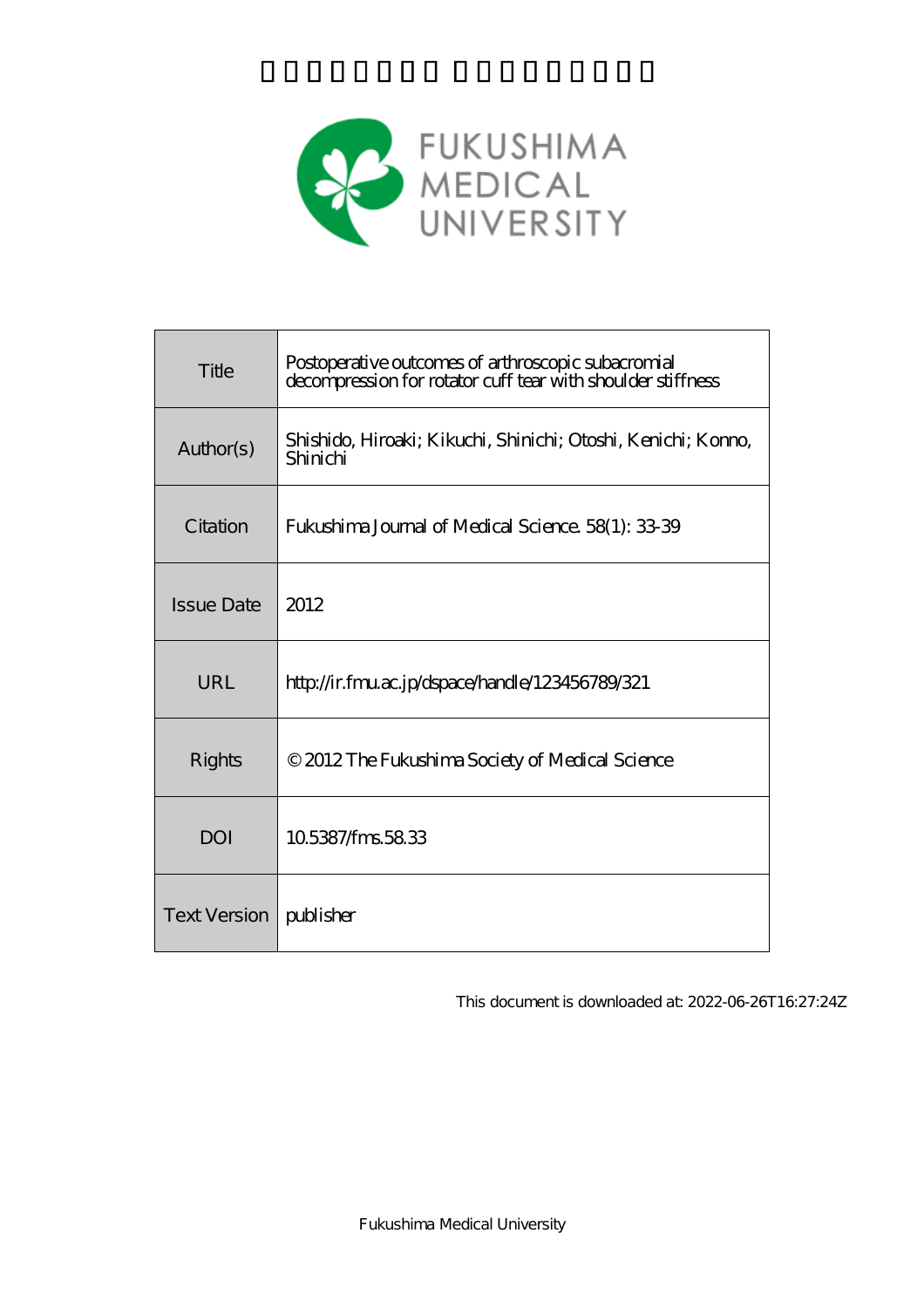# **[Original Article]**

# **POSTOPERATIVE OUTCOMES OF ARTHROSCOPIC SUBACROMIAL DECOMPRESSION FOR ROTATOR CUFF TEAR WITH SHOULDER STIFFNESS**

# HIROAKI SHISHIDO, SHINICHI KIKUCHI, KENICHI OTOSHI and SHINICHI KONNO

*Department of Orthopaedic Surgery, Fukushima Medical University School of Medicine, 1, Hikarigaoka, Fukushima City, Fukushima 960- 1295, Japan*

(Received February 16, 2011, accepted January 11, 2012)

**Abstract :** Some patients with rotator cuff tear have shoulder stiffness preoperatively. Concomitant preoperative shoulder stiffness may affect postoperative outcomes of arthroscopic subacromial decompression (ASD) for rotator cuff tear. The purpose of this study was to compare postoperative outcomes for ASD between rotator cuff tear patients with and without preoperative shoulder stiffness and to analyze the serial change in functional scores, range of motion (ROM), and pain intensity of the 2 groups after operation.

 60 shoulders of 58 patients who underwent ASD for rotator cuff tear were studied. Arthroscopic release was performed for the stiffness group. The results were assessed before surgery and 1, 3, 6, 12 and 24 months after surgery, and the results in the stiffness group and non-stiffness group were compared.

 No differences in serial changes for postoperative outcomes of ASD were seen in terms of the Japanese Orthopaedic Association shoulder scoring system (JOA scores) and the visual analog scale (VAS scores) for pain at night and pain during motion between the stiffness group and non-stiffness group. However, compared to the non-stiffness group, forward flexion and abduction angles were significantly smaller for the stiffness group at 1 and 3 months after surgery. External rotation and internal rotation angles were significantly smaller at 1 month after surgery for the stiffness group than for the non-stiffness group.

 Preoperative shoulder stiffness does not affect improvement of postoperative JOA scores and VAS scores of ASD. When measured 6 months after surgery, ROM in the stiffness group and the non-stiffness group was similar.

**Key words** : rotator cuff tear, shoulder stiffness, arthroscopic subacromial decompression

### **Introduction**

Arthroscopic subacromial decompression (ASD) has been shown to be an effective procedure in the treatment of subacromial impingement including rotator cuff tear, which has been refractory to conservative treatment<sup>1−4)</sup>. We have performed ASD for patients with rotator cuff tear whose principal complaint is pain and who don't need good function

and strength. We reported satisfactory results in patients with rotator cuff tear who underwent ASD without a cuff repair<sup>5)</sup>. However, rotator cuff tear is sometimes complicated by shoulder stiffness. Concomitant preoperative shoulder stiffness may affect postoperative outcomes of ASD.

We hypothesized that there would be no difference in the final clinical results between rotator cuff tear with and without concomitant preoperative

宍戸裕章,菊地臣一,大歳憲一,紺野愼一

Corresponding author : Hiroaki Shishido E-mail address : shishi-h@fmu.ac.jp https://www.jstage.jst.go.jp/browse/fms http://www.fmu.ac.jp/home/lib/F-igaku/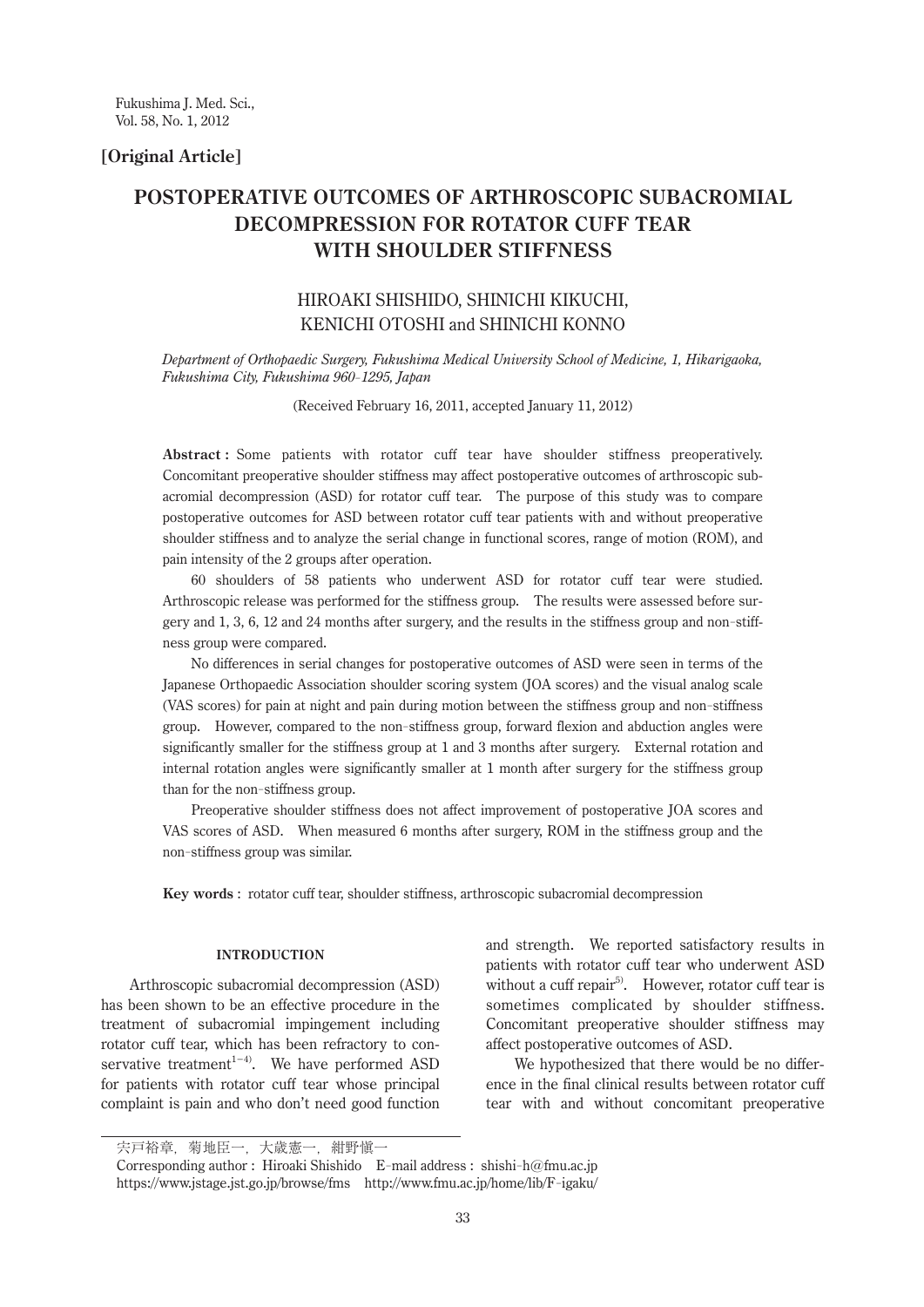shoulder stiffness if stiffness were managed by same-stage arthroscopic capsular release, but rotator cuff tear with shoulder stiffness is expected to take longer time in pain reduction and recovery of range of motion. The purpose of the present study was to compare postoperative outcomes for ASD between rotator cuff tear patients with and without preoperative shoulder stiffness and to analyze the serial change in functional scores, range of motion (ROM), and pain intensity of the 2 groups after operation.

#### **Methods**

This study was a prospective evaluation of 60 shoulders in 58 patients (38 men, 20 women) who underwent ASD for rotator cuff tear. All patients were followed up for two years. Mean age of patients at the time of surgery was 62 years (range, 29- 80 years). We set the criteria of shoulder stiffness for preoperative passive forward elevation at less than 120°, external rotation at less than 30° according to Hirooka *et al.*'s<sup>6)</sup> and Oh *et al.*'s<sup>7)</sup> definition for stiffness. Forward elevation represents the location of the inferior capsular contracture, and external rotation represents the location of the anterior capsular contracture. We defined patients in the stiffness group as those who exhibit above criteria. Stiffness group consisted of 25 shoulders, and non-stiffness group consisted of 35 shoulders without shoulder stiffness.

Indications for surgery were persistent pain, limitation of range of motion and functional disability without improvement after conservative treatment for a minimum of 3 months. Conservative treatment included physical therapy, oral non-steroidal anti-inflammatory drugs, and subacromial injection of steroid. However, surgery was also performed for patients who had responded temporarily to conservative therapy but wished to achieve early improvements, irrespective of the duration of conservative therapy.

# *Preoperative and Postoperative Evaluation*

Clinical outcomes were evaluated by use of the Japanese Orthopaedic Association shoulder scoring system (JOA score) and passive shoulder range of motion (ROM). Subjective pain at night and during shoulder motions was measured with the visual analog scale (VAS). JOA score is based on a total of 100 points, with 30 points for pain, 20 points for function, 30 points for range of motion, 5 points for radiographic change, and 15 points for joint stability. ROM (forward flexion, abduction, external rotation with the arm at the side, and internal rotation behind the back) was measured by the same observer with a goniometer. Internal rotation was determined as the highest spine level to which the extended thumb could reach. VAS was used to measure pain of the patients, with 0 indicating no pain and 10 indicating extremely severe pain. Follow-up examinations were performed before rehabilitation. JOA score, ROM and VAS scores were assessed before surgery and 1, 3, 6, 12 and 24 months after surgery, and the results in the stiffness group and non-stiffness group were compared. We did not adjust for sex ratio and age between the 2 groups, because it is considered that gender and age do not affect stiffness after rotator cuff tear $6,8$ .

# *Surgical technique*

All surgical procedures were performed by the senior author. All patients had general anesthesia. After positioning patients in the lateral decubitus position, an arthroscope was introduced into the glenohumeral joint. In the stiffness group, we performed arthroscopic capsular release. We released the superior, posterior, and anterior capsule including the rotator interval, the middle glenohumeral ligament, and the anterior band of the inferior glenohumeral ligament using radiofrequency device. We did not release the inferior portion of the capsule to avoid axillary nerve injury<sup>9</sup>. After completion of the glenohumeral arthroscopy, ASD including bursectomy, resection of the antero-inferior aspect of the acromion, and detaching the coracoacromial ligament was performed. No additional debridement of torn rotator cuff fibers or labral tears, biceps tenotomy, or lateral clavicle resections was done in the present series.

The postoperative rehabilitation protocols were the same for both groups. Patients were admitted to the hospital for 2 weeks postoperatively. Passive range-of-motion exercises and active-assisted motion exercises, including pendulum exercise, passive elevation, external rotation, and internal rotation were started by a physiotherapist on the first postoperative day. Then, active range-of-motion and muscle strengthening exercises were followed. Physical therapy performed twice a day, for 20 minutes. Before discharge, the patient was reminded by a therapist how to perform exercises. Each patient was instructed to perform stretches in elevation, external rotation, and internal rotation. We recommended this exercise be completed three times a day for 10 minutes. They mainly perfor-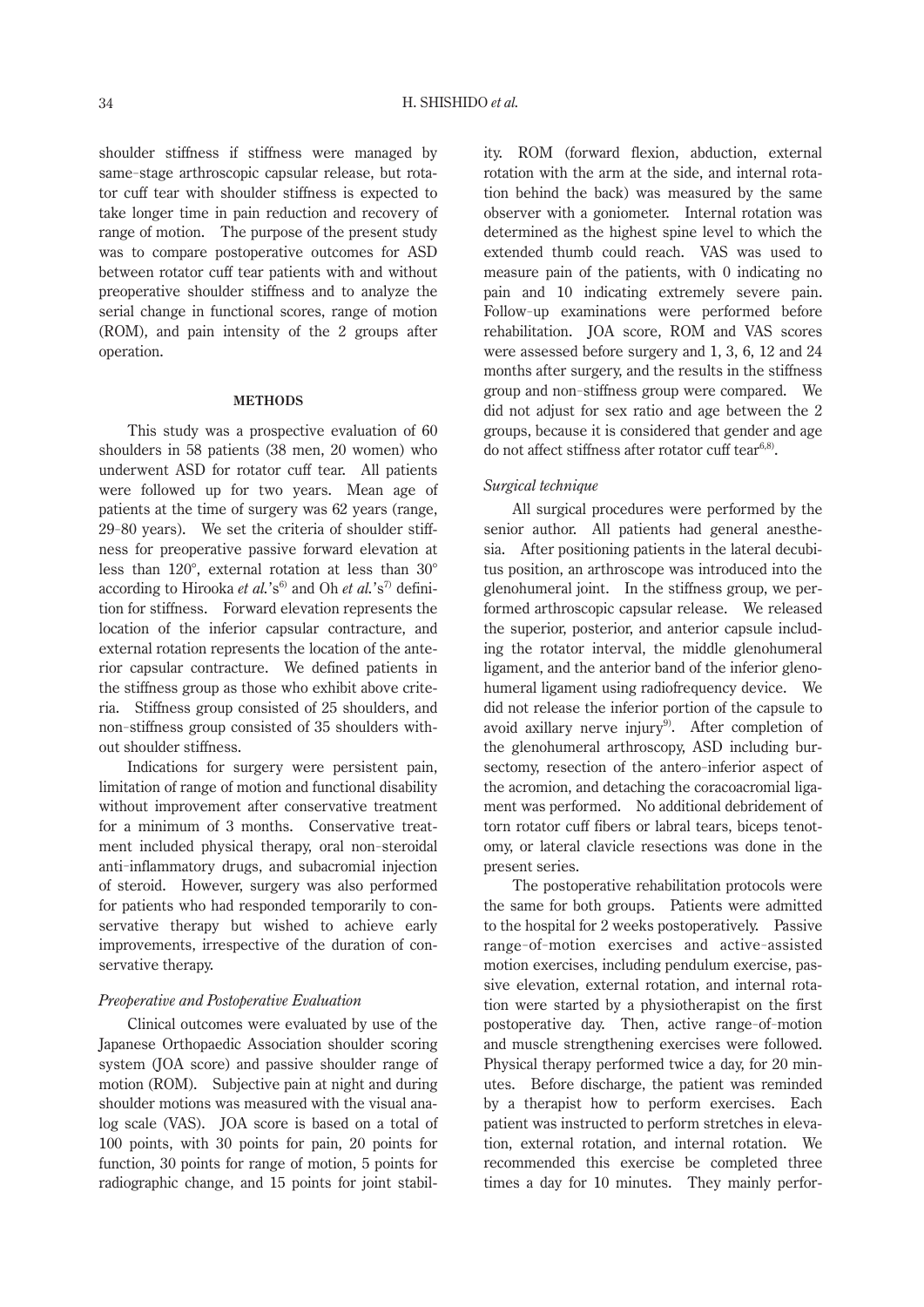med home rehabilitation self-exercises after discharged from the hospital. Strenuous repetitive overhead activities were avoided for at least 4 weeks.

# *Statistical Analysis*

All statistical analyses were performed using the JMP for Macintosh (SAS Institute Inc., Cary). Chi-square test, Wilcoxon signed rank test, and Mann-Whitney *U* test were used, and *P*<0.05 was considered to be statistically significant.

# **Results**

## *Preoperative Patient Demographics*

Demographic data are listed in Table 1, and the

differences were not statistically significant between the 2 groups. The distribution of the tear size is shown in Table 2. The extent of the tear was determined intraoperatively under direct arthroscopic visualization. There was no statistically significant difference in the size of rotator cuff tear between the 2 groups  $(p=.644)$ .

## *JOA score*

At the last follow-up (24 months after surgery), the mean JOA score was 93.1 in stiffness group and 93.0 in non-stiffness group. Both groups showed significant improvement from preoperative levels (Table 3,4).

*Serial changes of JOA score in the stiffness and nonstiffness groups.* JOA score were significantly lower for stiffness group than for non-stiffness

| Table 1. | Patient demographics of stiffness and nonstiffness group |
|----------|----------------------------------------------------------|
|          |                                                          |
|          |                                                          |

| Variable                      | Stiffness group<br>$(n=25)$ | Nonstiffness group<br>$(n=35)$ |      |
|-------------------------------|-----------------------------|--------------------------------|------|
| Mean age (years) $*$          | $62.0 \pm 10.0$             | $62.0 \pm 12.4$                | .719 |
| Gender (male: female)         | 14:11                       | 25:10                          | .217 |
| Duration of symptom (months)* | $15.7 \pm 18.8$             | $14.7 \pm 18.8$                | .413 |
| Dominant involvement (No.)    | 15                          | 27                             | .153 |

\*Data represent the mean±SD

| Table 2. |                                             |  |  |  |
|----------|---------------------------------------------|--|--|--|
|          | Distribution of the tear size in each group |  |  |  |
|          |                                             |  |  |  |

|                             | Size of tear |  |                                                     |  |  |
|-----------------------------|--------------|--|-----------------------------------------------------|--|--|
|                             | Partial      |  | Small $(< 1 cm)$ Medium $(1-3 cm)$ Large $(3-5 cm)$ |  |  |
| Stiffness group (No.)       | 13           |  | $\mathcal{D}$                                       |  |  |
| Nonstiffness group<br>(No.) | 14           |  |                                                     |  |  |

| Table 3.             | Clinical Outcome of the Stiffness Group |                  |                  |  |
|----------------------|-----------------------------------------|------------------|------------------|--|
| Stiffness group*     | Preoperative                            | Postoperative    | $\boldsymbol{P}$ |  |
| <b>JOA</b> score     | $54.0 \pm 7.2$                          | $93.1 \pm 9.0$   | $-.001$          |  |
| <b>ROM</b>           |                                         |                  |                  |  |
| FF(°)                | $99.0 \pm 13.8$                         | $159.1 \pm 14.2$ | $-.001$          |  |
| Abd $(°)$            | $88.2 \pm 14.0$                         | $156.1 \pm 17.7$ | $-.001$          |  |
| ER(°)                | $18.2 \pm 18.4$                         | $53.8 \pm 14.7$  | $-.001$          |  |
| IR (spinous process) | $1.4 \pm 2.5$                           | $Th9\pm2.7$      | $-.001$          |  |
| VAS (cm)             |                                         |                  |                  |  |
| At night             | $6.2 \pm 2.0$                           | $0.3 \pm 1.0$    | $-.001$          |  |
| During motion        | $6.9 \pm 1.7$                           | $0.5 \pm 1.0$    | $-.001$          |  |

Abd, abduction ; ER, external rotation at the side ; FF, forward flexion ; IR, internal rotation to the back ; JOA, the Japanese Orthopaedic Association ; ROM, range of motion ; VAS, visual analog scale.

\*Data represent the mean±SD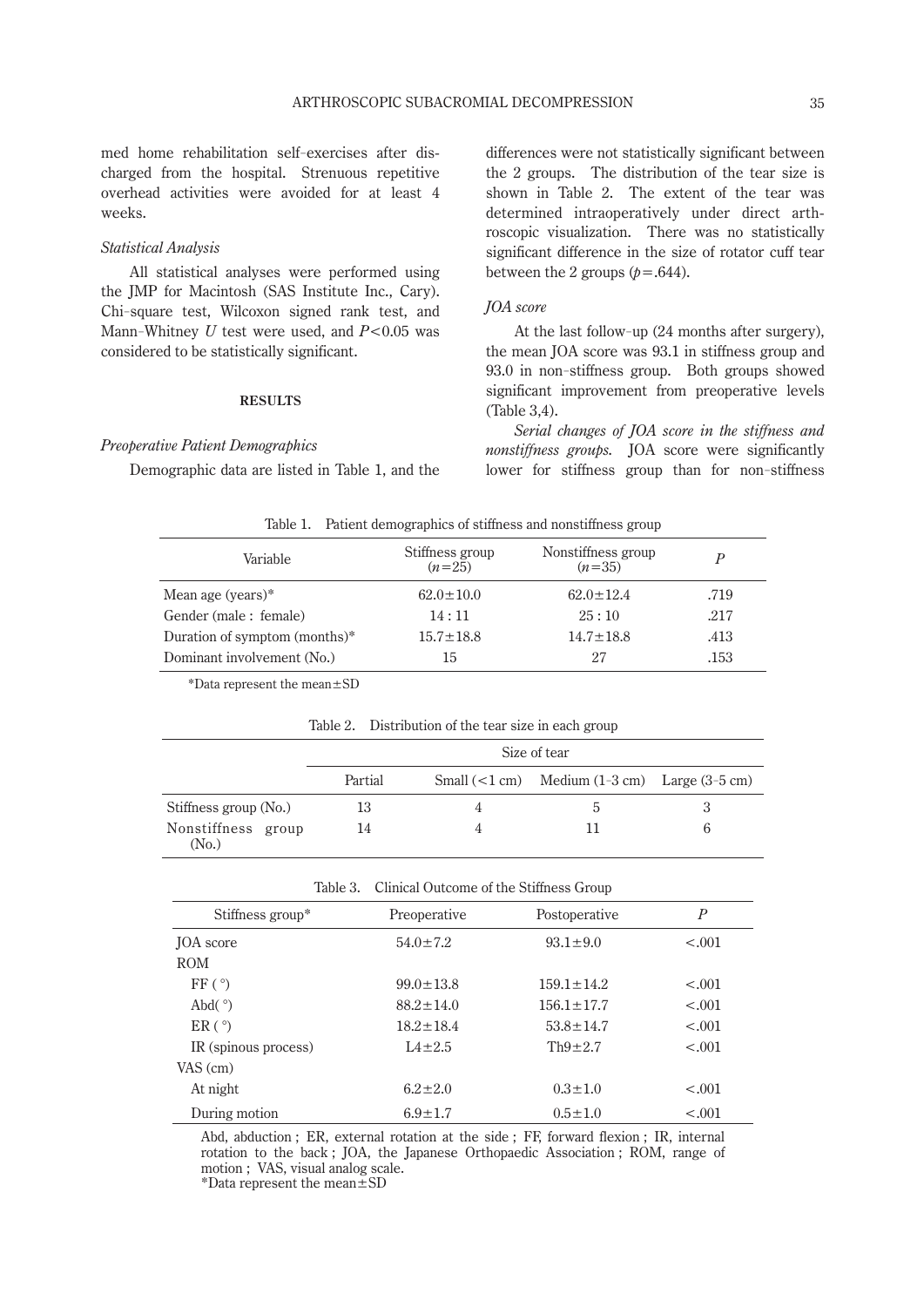#### 36 H. SHISHIDO *et al.*

| rasio 1. Chineta outcome of the honothiness group |                  |                  |         |  |  |
|---------------------------------------------------|------------------|------------------|---------|--|--|
| Nonstiffness group*                               | Preoperative     | Postoperative    | Р       |  |  |
| <b>JOA</b> score                                  | $63.5 \pm 8.9$   | $93.0 \pm 7.8$   | $-.001$ |  |  |
| <b>ROM</b>                                        |                  |                  |         |  |  |
| FF(°)                                             | $158.0 \pm 11.4$ | $164.7 \pm 12.2$ | 0.007   |  |  |
| Abd $(°)$                                         | $154.6 \pm 15.7$ | $163.6 \pm 14.3$ | 0.002   |  |  |
| ER(°)                                             | $46.6 \pm 12.0$  | $52.1 \pm 12.2$  | 0.049   |  |  |
| IR (spinous process)                              | $Th12 \pm 2.7$   | $Th9 \pm 1.7$    | $-.001$ |  |  |
| VAS (cm)                                          |                  |                  |         |  |  |
| At night                                          | $6.9 \pm 1.9$    | $0.2 \pm 0.8$    | $-.001$ |  |  |
| During motion                                     | $7.6 \pm 1.5$    | $0.9 \pm 1.6$    | $-.001$ |  |  |

Table 4. Clinical outcome of the nonstiffness group

Abd, abduction ; ER, external rotation at the side ; FF, forward flexion ; IR, internal rotation to the back ; JOA, the Japanese Orthopaedic Association ; ROM, range of motion ; VAS, visual analog scale. \*Data represent the mean±SD

group preoperatively  $(b < 0.001)$ . At 1, 3, 6, 12 and 24 months postoperatively, no significant differences were apparent in JOA score between the stiffness and non-stiffness groups (Fig. 1).

#### *Range of Motion*

When compared with the preoperative ROM, both groups showed significant improvement in all motions postoperatively (Table 3, 4).

*Serial changes of ROM in the stiffness and nonstiffness groups.* The periodic changes of ROM are shown in Figs. 2, 3, 4, and 5. Compared to nonstiffness group, forward flexion was significantly smaller for stiffness group before surgery  $(p < 0.001)$ and 1 month  $(p<0.001)$  and 3 months after surgery (*p*<0.001). At 6, 12 and 24 months after surgery, no significant differences existed in forward elevation between the 2 groups (Fig. 2). Compared to non-stiffness group, abduction was significantly smaller for stiffness group before surgery  $(p < 0.001)$ , 1 month  $(p<0.001)$  and 3 months after surgery  $(p<0.001)$ . However, at 6, 12 and 24 months after surgery, no significant difference in abduction existed between the 2 groups (Fig. 3). Compared to non-stiffness group, external rotation was significantly smaller for stiffness group before surgery  $(p<0.001)$  and 1 month after surgery  $(p<0.01)$ . However, at 3, 6, 12 and 24 months after surgery, no significant difference in external rotation existed between the 2 groups (Fig. 4). Compared to nonstiffness group, internal rotation was significantly smaller for stiffness group before surgery  $(p<0.001)$ and 1 month after surgery  $(p<0.01)$ . However, at 3, 6, 12 and 24 months after surgery, no significant difference in internal rotation existed between the 2

groups (Fig. 5).

#### *Pain intensity*

At 24 months after surgery, the mean VAS score at night was 0.3 cm in stiffness group and 0.2 cm in non-stiffness group. The mean VAS score during motion was 0.5 cm and 0.9 cm, respectively. Both groups showed significant improvement from preoperative levels (Table 3, 4).

*Serial changes of pain in the stiffness and nonstiffness groups.* No significant differences were apparent in VAS scores for pain at night and pain during motion between the 2 groups at any time of evaluation (Figs. 6, 7).

#### **Discussion**

In cases in which a rotator cuff tear is associated with severe and persistent pain, shoulder stiffness may occur gradually over time, limiting both active and passive ROM. Tauro $10$  has analyzed total preoperative passive ROM of 78 arthroscopic rotator cuff repairs. He observed that more than 40% of patients had at least 25° total ROM deficit, indicating frequent development of preoperative stiffness. Shoulder stiffness can be caused by soft-tissue contracture, which can be intra-articular or extra-articular<sup>11)</sup>. However, it has been unclear how preoperative shoulder stiffness affects postoperative outcomes of ASD for rotator cuff tear. Thus, we thought comparing clinical results of rotator cuff tears between patients with shoulder stiffness and those without stiffness might be meaningful.

JOA scores, ROM, and pain intensity significantly improved after ASD for rotator cuff tear,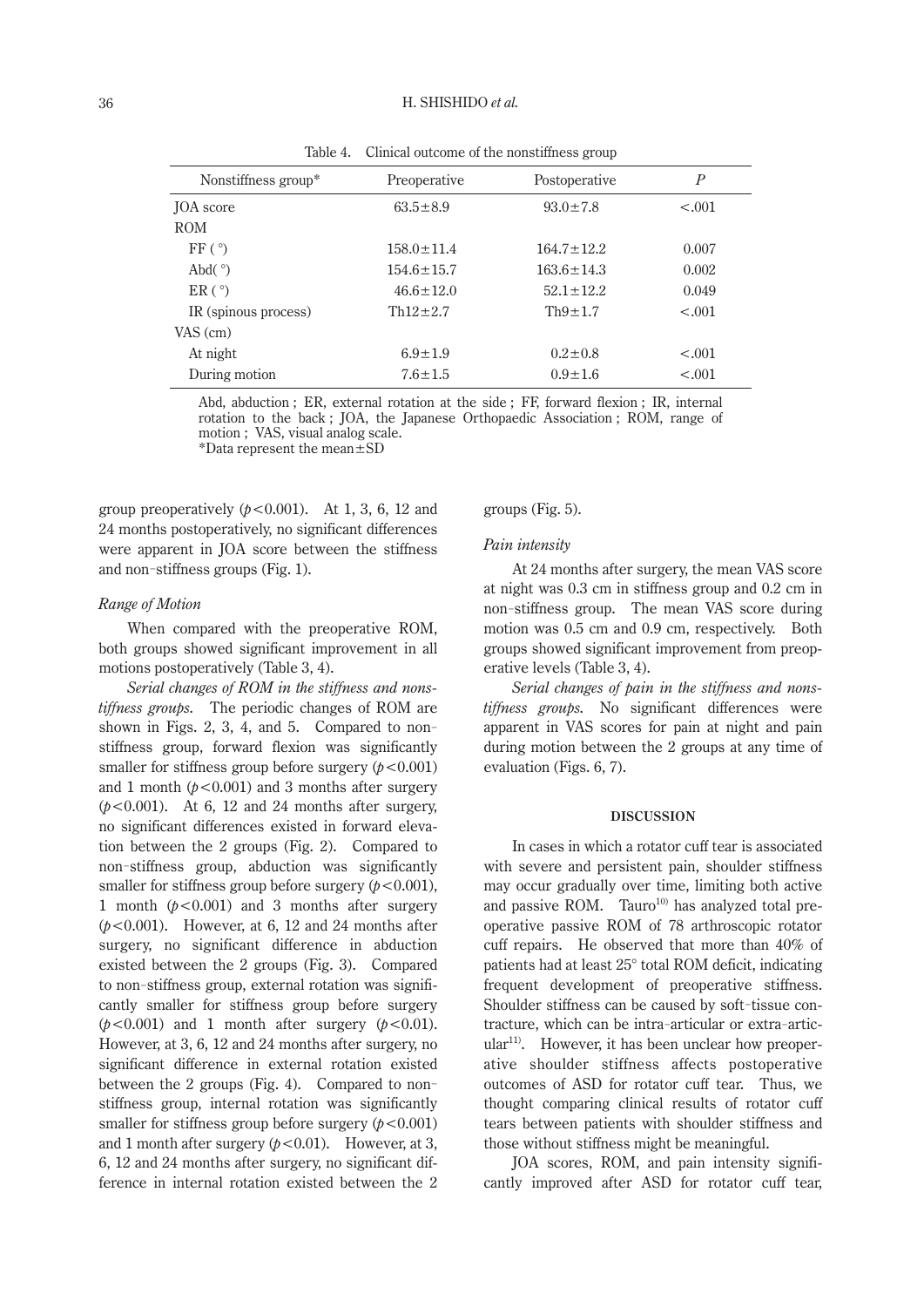

Fig. 1. Serial changes of JOA score in the stiffness and nonstiffness groups.

PO, postoperative ; Preop, preoperative.



Fig. 2. Serial changes of forward flexion in the stiffness and nonstiffness groups.

PO, postoperative ; Preop, preoperative.



Fig. 3. Serial changes of abduction in the stiffness and nonstiffness groups. PO, postoperative ; Preop, preoperative.



Fig. 4. Serial changes of external rotation in the stiffness and nonstiffness groups. PO, postoperative ; Preop, preoperative.



Fig. 5. Serial changes of internal rotation in the stiffness and nonstiffness groups.

PO, postoperative ; Preop, preoperative.







- Fig. 7. Serial changes of pain during motion in the stiffness and nonstiffness groups.
	- PO, postoperative ; Preop, preoperative.

regardless of the presence of shoulder stiffness. The present results clarified that, when arthroscopic capsular release was performed for cases complicated by shoulder stiffness, no differences in serial changes for postoperative outcomes of ASD for rotator cuff tear were seen in terms of JOA scores and VAS scores for pain at night and pain during motion between the stiffness group and nonstiffness group. In other words, presence of preoperative shoulder stiffness does not affect improvement of postoperative JOA scores and VAS scores. However, compared to the non-stiffness group, for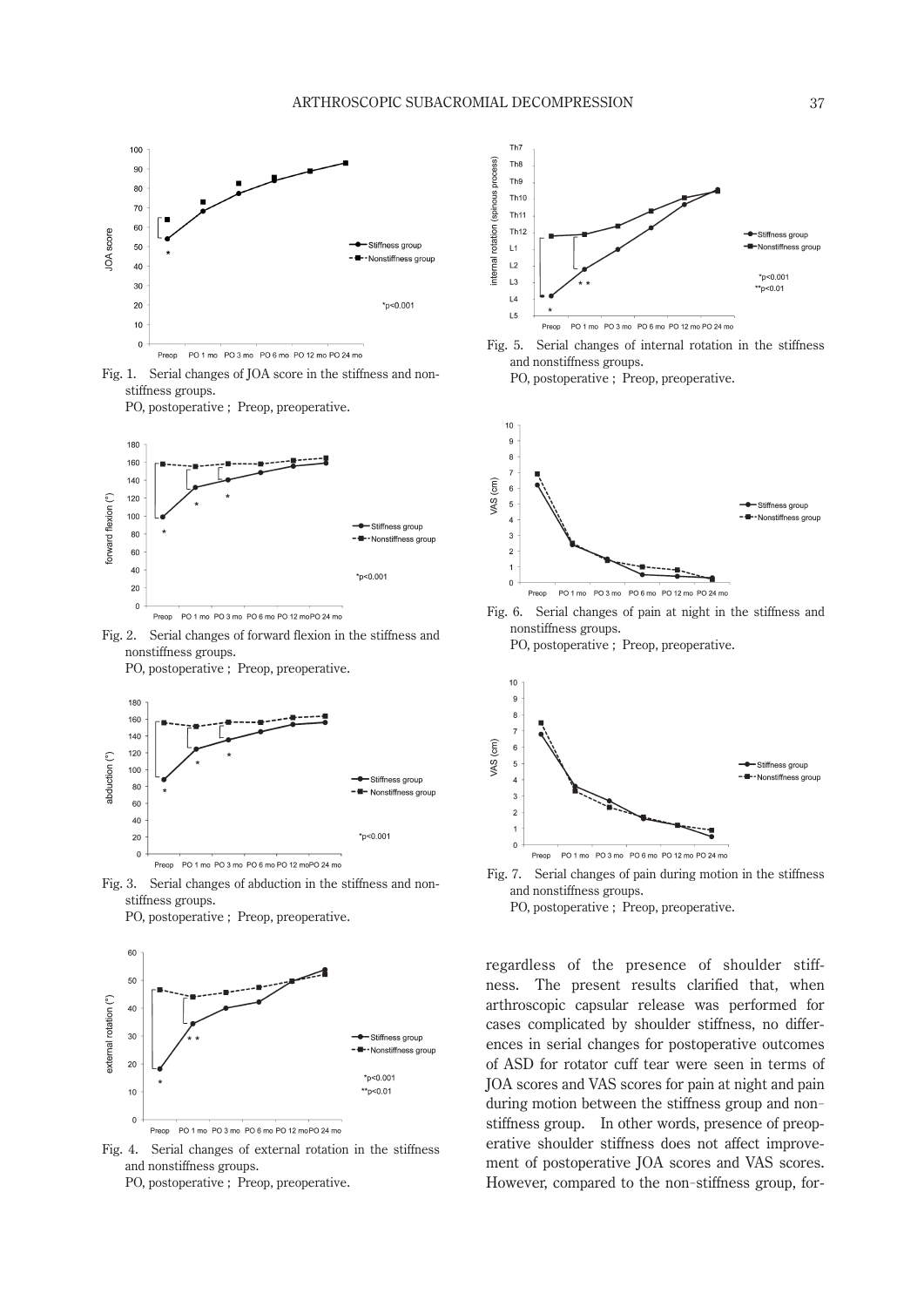ward flexion and abduction angles were significantly smaller for the stiffness group at 1 and 3 months after surgery. No significant differences existed in forward flexion and abduction between the 2 groups at 6, 12 and 24 months after surgery. Also, external rotation and internal rotation angles were significantly smaller at 1 month after surgery for the stiffness group than for the non-stiffness group. No significant differences existed in external rotation and internal rotation between the 2 groups at 3, 6, 12 and 24 months after surgery. That is, even if shoulder stiffness exists preoperatively, shoulder range of motion comparable to that in rotator cuff tear patients without shoulder stiffness can be achieved by 6 months after surgery. When performing ASD for rotator cuff tear patients, the differences in postoperative courses depending on shoulder stiffness need to be understood and explained to patients prior to surgery.

It was reported that main cause of a shoulder stiffness associated with rotator cuff tears was located at the shoulder joint capsule as with primary frozen shoulder<sup>12)</sup>. However, shoulder stiffness is often accompanied by extra-articular pathology such as muscle contracture around the shoulder. Shoulder range of motion improved more slowly postoperatively in the stiffness group than in the non-stiffness group, possibly due to extra-articular pathology that was difficult to treat by arthroscopic release.

In the present arthroscopic capsular release, we did not release the inferior portion of the capsule to avoid axillary nerve injury. This could also have impacted postoperative range of motion for the shoulder. Further investigation is necessary to define effects of additional release of the inferior portion of the capsule.

Although arthroscopic release is considered minimally invasive, the surgical procedure is not easy, as shoulder stiffness makes it difficult to insert an arthroscope and ensure sufficient visual field inside the joint. As for complications, a risk of damaging the axillary nerve must be kept in mind<sup>9)</sup>. When shoulder stiffness associated with rotator cuff tear is present preoperatively, conservative therapy is the basis for treating contracture. If shoulder stiffness remains unresponsive to conservative therapy, arthroscopic release together with ASD should be performed.

Our indications for ASD for rotator cuff tear with stiffness were persistent pain, limitation of range of motion and functional disability without improvement after conservative treatment for a minimum of 3 months. To the authors' knowledge

and literature review, there are few reports regarding the outcome of ASD for rotator cuff tear with stiffness. Prospective studies defining the factors that can affect postoperative outcomes of ASD for rotator cuff tear with stiffness, including age, gender, presence of accompanying medical disease, duration of symptoms, and conservative treatment should be performed to determine indication for ASD. Furthermore, it has been unclear postoperative outcomes for ASD without same-stage arthroscopic capsular release for rotator cuff tear with shoulder stiffness. Future randomized controlled studies may be needed to verify the effect of same-stage arthroscopic capsular release for rotator cuff tear with shoulder stiffness.

#### **Conclusions**

Postoperative outcomes for ASD were compared between rotator cuff tear patients with and without shoulder stiffness. Even when shoulder stiffness existed preoperatively, arthroscopic capsular release achieved no marked differences in postoperative JOA score and VAS score. When measured 6 months after surgery, range of motion in the stiffness group and the non-stiffness group was similar.

#### **References**

- 1. Massoud SN, Levy O, Copeland SA. Subacromial decompression. Treatment for small- and medium-sized tears of the rotator cuff. J Bone Joint Surg Br, **84** : 955- 960, 2002.
- 2. Hoe-Hansen C, Palm L, Norlin R. The influence of cuff pathology on shoulder function after arthroscopic subacromial decompression : a 3- and 6-ear follow-up study. J Shoulder Elbow Surg, **8** : 585- 589, 1999.
- 3. Olsewski JM, Depew AD. Arthroscopic subacromial decompression and rotator cuff debridement for stage II and stage III impingement. Arthroscopy, **10** : 61- 68, 1994.
- 4. Ellman H, Kay SP, Wirth M. Arthroscopic treatment of full-thickness rotator cuff tears : 2- to 7- year follow-up study. Arthroscopy, **9** : 195- 200, 1993.
- 5. Shishido H, Kikuchi S, Konno S. Arthroscopic Subacromial Decompression for Full-thickness Rotator Cuff Tear ; Short term follow-up study. (in Japanese) Rinsho Seikei Geka (Clinical Orthopaedic Surgery), **37** : 907- 910, 2002.
- 6. Hirooka T, Yamasu K, Hashizume H, Nagosi M, Inoue H. A rotator cuff tear accompanied by con-